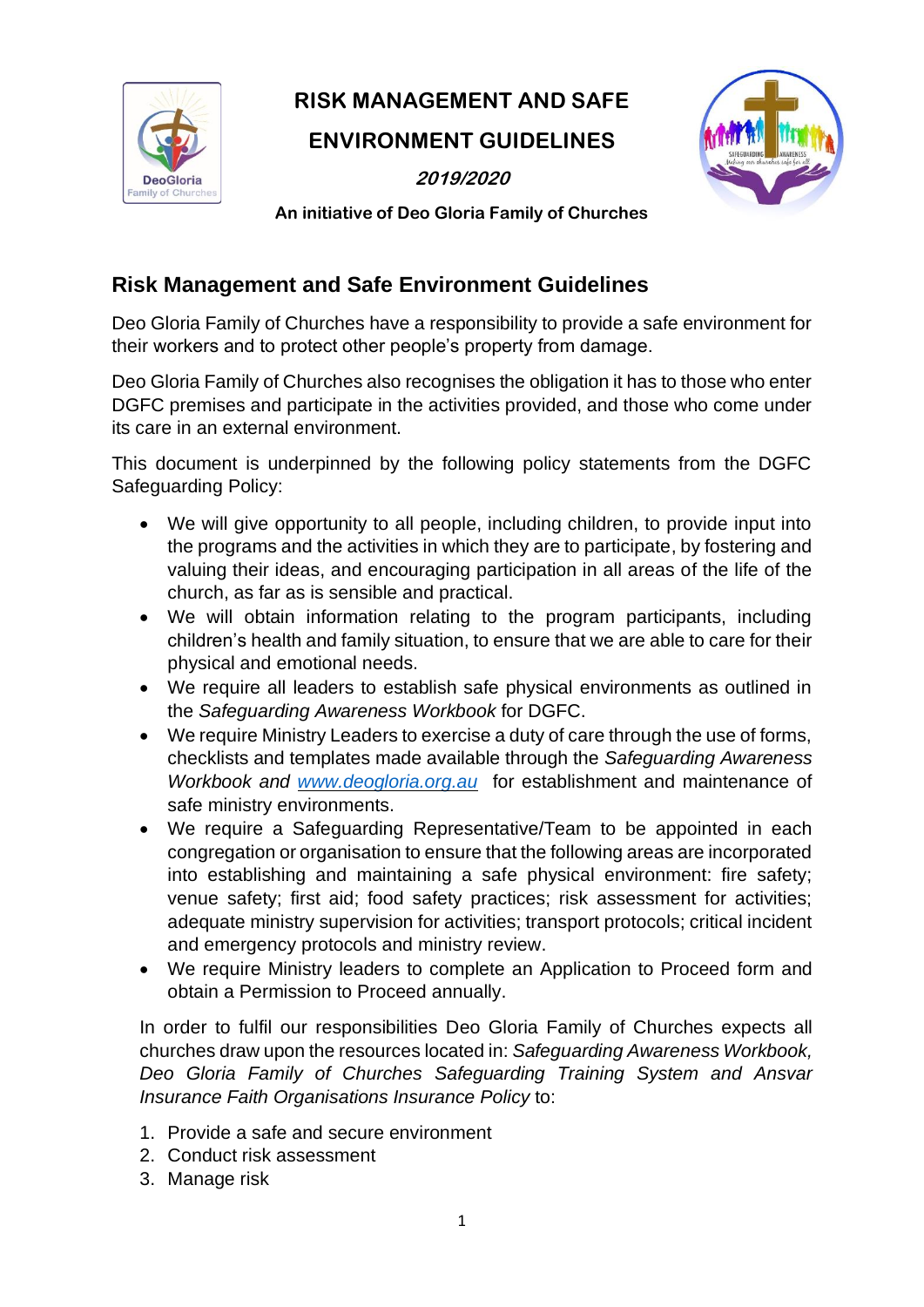### **1. Provide a safe and secure environment**

In providing a safe and secure environment ensure that:

- Adhere to all government guidelines and regulations regarding COVID-19 restrictions.
- Appropriate first aid equipment and personnel are in place for activities
- Safe food handling and hygiene practices are employed
- Safe manual handling, lifting and moving techniques are encouraged
- Information on safe handling of hazardous substances is provided
- Safe visual and auditory care is provided for workers and those attending programs as part of the church
- On-site and off-site venue hazards are identified and effective control measures are implemented
- Those undertaking off-site activities (e.g. Care groups, etc) are encouraged to consider aspects of establishing a safe environment
- Applying emergency procedures including emergency evacuations, use of fire extinguishers and Critical Incident Response Plan
- Buildings are maintained in a state of good repair
- Security measures are employed to ensure people and property security

### **2. Conduct risk assessment**

In conducting risk assessments of the environment where work and activities are conducted and will, as far as is reasonably practicable, eliminate or work to manage the identified risks using the following strategies:

- Risks in premises and ministry program activities are identified
- Risk registers to assess risks are completed
- Risk action plans are developed and implemented
- Risk action plans are monitored

### **3. Manage risk**

In developing and implementing risk management/maintenance plans, ensure that:

- Areas of risk are identified and managed
- All incidents, areas of potential risk and actual hazards are reported to the Church Safeguarding Representative, using appropriate documentation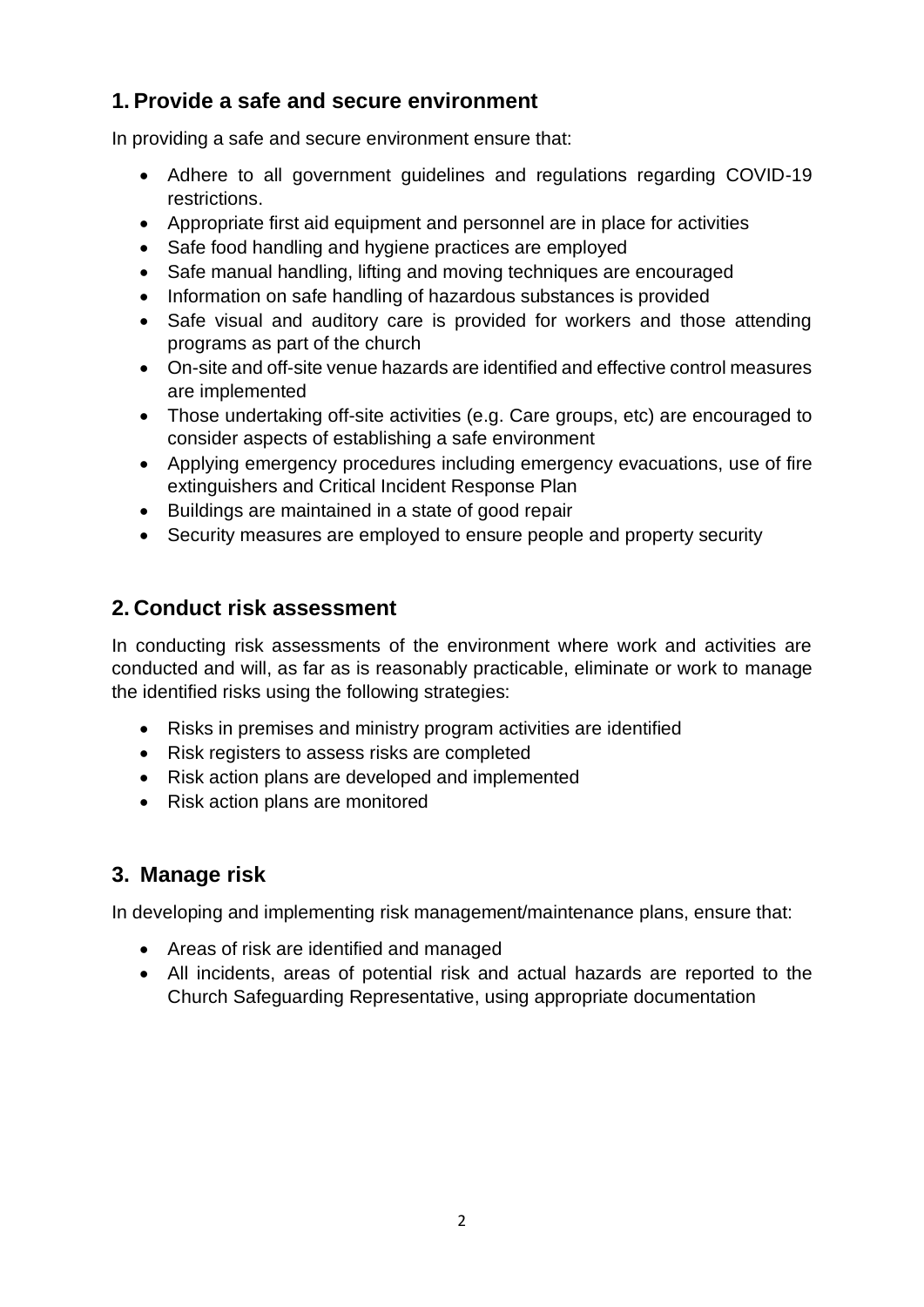### **HELPFUL DEFINITIONS**

#### **What is risk?**

Risk is the exposure to the possibility of such things as physical damage, injury or delay, economic or financial loss of gain, as a consequence of pursuing or not pursuing a particular course of action. The concept of risk includes:

- The perception that something could happen
- The likelihood of it occurring
- The consequences if it does occur

#### **What is a hazard?**

A hazard is an actual source of danger that could result in an accident if undue care is not exercised.

#### **What is risk management?**

Risk management is the process of managing your organisation's exposure to potential risks and actual hazards.

Where risk assessment considers things that might be a risk or could go wrong, hazard identification and control measures relate to actual hazards that are present. In risk management, risks are identified and assessed (Risk Register) in order to prevent them or reduce them, and by providing funds to meet any liability if it occurs.

#### **What is a risk register?**

A risk register is one way of documenting risks that have been identified, control measures that are in place to address risks and level of risk assessed.

#### **What is a risk action plan?**

A risk action plan is used to describe what additional measures you will use to reduce, eradicate or manage potential risks identified in your risk register for your organisation. It also includes information on resources required (people, equipment, financial), lines of responsibility and timeline for implementation.

### **DUTIES OF SAFEGUARDING REPRESENTATIVE/TEAM**

A church Safeguarding Representative/team is responsible for:

- Liaising with Ministry Leaders to ensure that all aspects of risk identification, assessment and management are implemented in a church or organisation
- Providing information on safe work practices
- Keeping records of all documentation pertaining to incidents related to risk or hazards associated with church or organisation premises and activities
- Keeping senior church leadership informed of risk management status